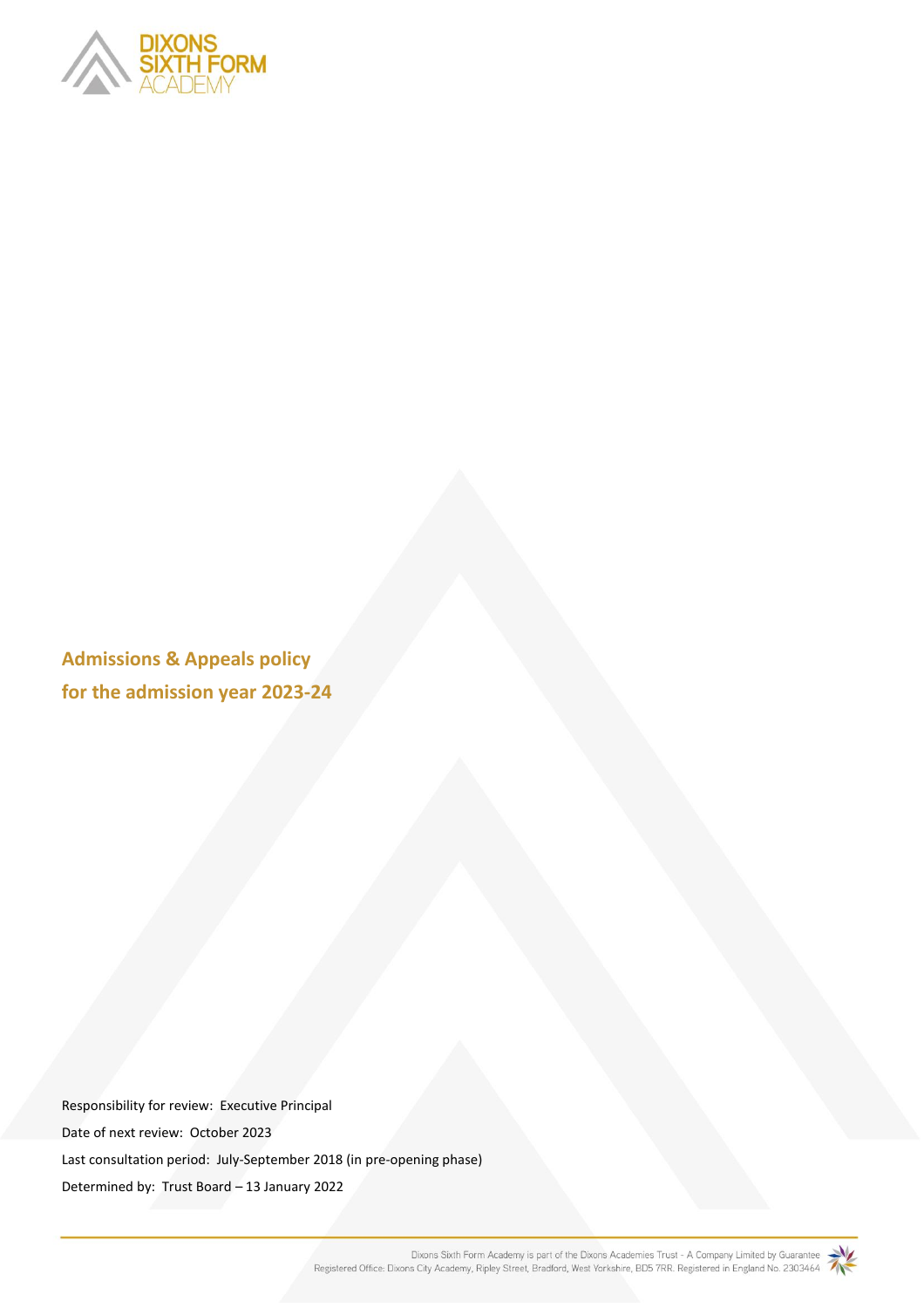# **Admissions**

#### **Introductory statement**

As a free-standing 16-19 academy, the Dixons Sixth Form operates an admissions policy which reflects its educational character, as expressed in its mission and values.

The Dixons Sixth Form welcomes applications from students of all backgrounds and supports those with learning difficulties and disabilities to access the curriculum. The Sixth Form operates an Equality and Diversity policy and aims to ensure that recruitment of students is undertaken in a fair and non-discriminatory manner.

## **Capacity**

The Sixth Form has a total capacity of 880 places for students in the age range 16-19.

## **Minimum study programme**

All students will be expected to enrol on a programme of study comprising a minimum of 540 planned hours per year. The Sixth Form will offer Level 3 (Advanced) study programmes only.

## **Minimum Entry Requirements**

We require all students to demonstrate considerable success at GCSE. To secure a place, students are expected to meet the minimum entry requirements for all the courses that make up their study programme.

The entry criteria for our courses are published in the Admissions area of our website [\(http://www.dixons6a.com/\) a](http://www.dixons6a.com/)nd updated annually.

Please note that courses equivalent to GCSE will be accepted at our discretion and will be counted as one 4 (or above) GCSE grade depending on the size and suitability of the qualification. Students need to prove that they are suitable for level 3 learning through high levels of attendance, a mature approach to learning, and their expected or achieved grades. This will be assessed through a meeting to discuss their application, at liaison / marketing / bridging events, and from reports from their current / previous educational establishment.

## **Procedures for Year 12 entry**

#### **The admission arrangements are:**

- a) There are 440 places in Year 12.
- b) Applications for places at the Sixth Form should be made directly to the Sixth Form via the online application form in the [Admissions](https://www.dixons6a.com/admissions/apply) area of our website.
- c) Applications should be made by the deadline stated on the website.

#### **Applying for places**

Students who wish to apply to the Dixons Sixth Form should read the information on the website [an](http://www.dixons6a.com/)d consider the courses in which they have an interest. In the first instance, students should seek guidance from their current subject teachers if they have any questions about a particular course or their suitability for the course in question. It is important that when students apply for the courses that they are as confident as they can be about them, as the curriculum will be constructed in response to student demand.

In addition to reading the information on our website, students are encouraged to attend one of the Sixth Form's open events at which they will have the chance to learn more about the Sixth Form and the unique opportunities it offers, as well as being able to discuss potential A Level courses with subject professionals. Details of the open events can be found on our website.

We encourage applications to be made by the deadline as there is usually a very high demand for places, and certain subjects. Late applications will only be considered for places / subjects, which have not already been filled by those students who made applications by the deadline.

Decisions regarding conditional offers will be made by the end of April each year. Students will be expected to accept or decline their conditional offer within 14 days of an offer being made.

Conditional offers will be made firm once the results of the GCSE examinations are known. The enrolment dates and times will be published on the Sixth Form website in advance of the GCSE examination results; students are invited to attend the Sixth Form on the designated date to formally enrol.

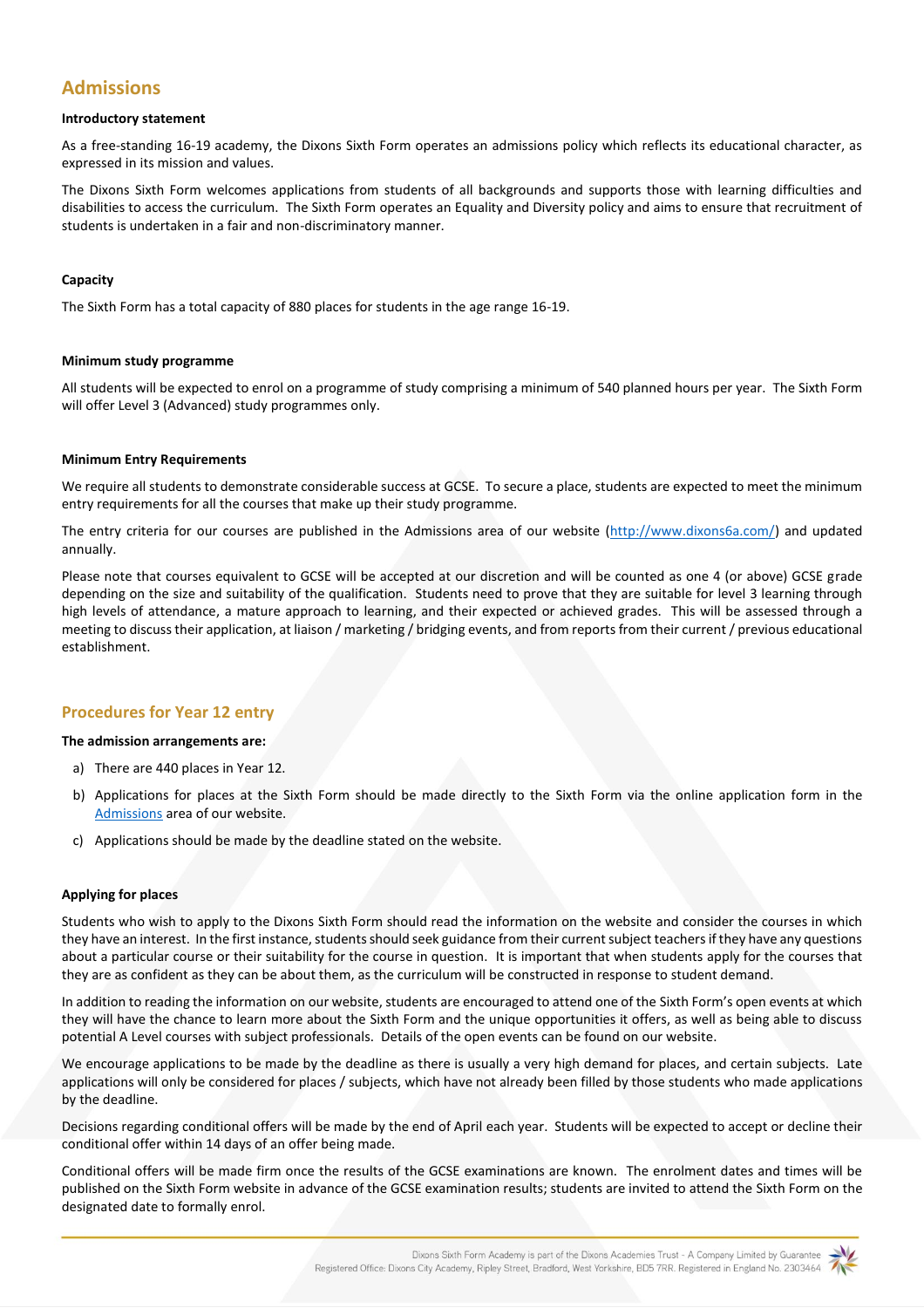## **Conditional Offers**

The timetable will be constructed based upon the information we have received from students during the application process, which is why students should think carefully about the subjects they apply to study; if, on enrolment, a student wishes to change to a different course, they will only be able to do so if there is a place available.

It may be possible to put on extra classes if demand is high and there is the staffing flexibility to fulfil this. If all places in a subject are filled, then students will have to choose an alternative course and be placed on a waiting list for the oversubscribed subject, continuing with their programme of study until such a place becomes available.

If a student does not meet the criteria specified by their conditional offer, a place cannot be guaranteed. A place will be subject to available spaces on appropriate alternative courses.

We maintain the right to withdraw an offer if a student submits false or misleading information or is involved in misconduct on or off the Sixth Form site. The Sixth Form also reserves the right to withdraw a course if there are insufficient numbers of students or suspend applications for courses which are full. In these cases, students will be informed prior to enrolment and suitable alternatives investigated, where appropriate.

#### **Applications from students not currently in Year 11**

Only in exceptional circumstances will current students be authorised to restart Year 12. Overage students wanting to join the Sixth Form to begin / repeat Year 12, will be considered in line with the oversubscription criteria (below).

Applications to the Sixth Form from students who will be 18 years and older when they plan to start studying will not be considered as the Sixth Form has no provision for adult learners.

#### **Oversubscription criteria**

Students must meet the relevant academic entry requirements to be admitted.

Students with an Education Health and Care Plan (EHCP) will be admitted where they meet the relevant academic entry requirements, and the Sixth Form is named.

Where the Sixth Form or a subject is oversubscribed, the following criteria will be used in the order stated below:

- a) Looked-after children or children who were previously looked after. See note 1 for a definition of these terms.
- b) Results at GCSE in relation to the entry requirements and subject chosen.
- c) Year 11 students at a Dixons academy (see note 3).
- d) Year 11 students at other schools.
- e) Other students. Applications will be considered for overage students, for example, those aged 17 who have missed / repeated a year of education or started A level studies elsewhere. Please note that any offer will be subject to there still being places available after the admission of students who qualify under points c) or d) above.
- f) Students who made their applications after the deadline.

#### *Tiebreaker*

If demand exceeds places at points c), d), e) or f), and two or more students qualify equally for a place but only one place remains, the decision of who will be offered the place will be made by using a computerised random number generator programme (see note 4).

#### *Notes*

- 1. A looked after child is a child who is (a) in the care of a local authority, or (b) being provided with accommodation by a local authority in the exercise of their social services functions (see the definition in Section 22(1) of the Children Act 1989).
- 2. A previously looked-after child is a child who, immediately after being looked-after, became subject to adoption, child arrangements order or special guardianship order including those who appear (to the Governing Body) to have been in state care outside of England<sup>1</sup> and ceased to be so because of being adopted.
- 3. Children must be on roll at the time of conditional offers being made and continue to be on roll until the end of Year 11.
- 4. All applications will be generated a random number of between 1 and 8 that contains up to 7 decimal places. The numbers will be allocated by a computer programme and ranked from the smallest number at the top to the biggest number at the bottom.

The randomisation process will be supervised by an independent clerk of the independent appeals panel.



 $1$  A child is regarded as having been in state care outside of England if they were in the care of or were accommodated by a public authority, a religious organisation, or any other provider of care whose sole or main purpose is to benefit society.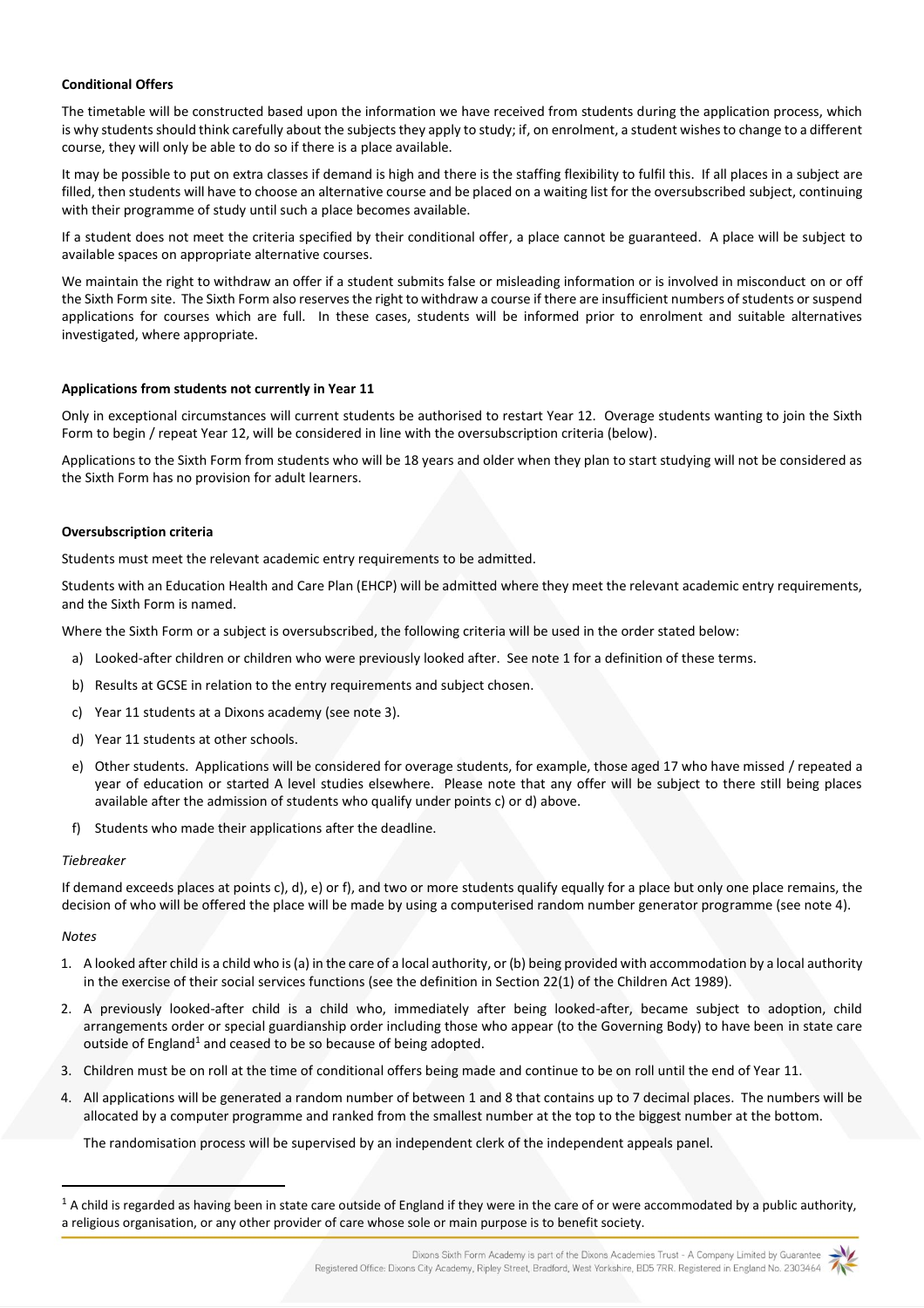#### **Late applications**

All applications received after the published deadline will be considered late applications. These will be considered after those received on time.

Students applying late will be given places on courses with available space where they meet the entry criteria. If places are not available on those courses, students applying late will need to choose an alternative subject and can be placed on a waiting list for the oversubscribed course.

#### **Admission of children outside their normal age group**

A student may request that they are admitted outside their normal age group, for instance, where they are gifted or talented or have suffered from learning, social or medical issues impacting their schooling.

When such a request is made, the Governing Body will decide on the based on the circumstances of the case and in the best interest of the student, considering the view of the Principal and any supporting evidence provided by the student. The process for requesting such an admission is as follows:

The student should submit an e-mail or letter to the Governing Body, via the Admissions Officer, to request that they are admitted to another year group (stating which year group) and the reasons for their application. Included with the e-mail or letter should be any evidence in support of their case; some of the evidence they might submit could include:

- information about their academic, social, and emotional development
- where relevant, their medical history and the views of a medical professional
- whether they have previously been educated out of their normal age group
- whether they may naturally have fallen into a lower age group if it were not for being born prematurely

The Governing Body will advise whether the request for admission out of age group has been agreed or the reason for any refusal. Where the Governing Body refuses such a request, there is no right of appeal against a refusal to offer a place in the preferred age group. The right of appeal only applies against a refusal of a place at the Sixth Form.

#### **In-year applications**

In-year applications can be made at any time during the two-year programme. However, since the introduction of linear A Levels it is more difficult for students to transfer after the start of teaching.

Where vacancies occur, places are not offered based on the length of time someone has been on the list but are filled in line with the oversubscription criteria stated above. It is, therefore, possible that someone may be added to the list who qualifies more highly within the criteria than children already on the list because each time someone is added, the list will be ranked again in line with the published oversubscription criteria. Looked after children and previously looked after children take precedence over those on a waiting list.

## **Waiting lists and appeals**

## **Waiting lists**

Owing to a strong demand, some subject areas may become full. If a place is not available in a chosen subject, students who wish to take up a place in the Sixth Form will have to choose an alternative course and be placed on a waiting list for the oversubscribed subject, continuing with their programme of study until a place becomes available.

If a student does not meet the criteria specified by their conditional offer, a place at the Sixth Form cannot be guaranteed. A place will be subject to available spaces on appropriate alternative courses.

Students who are not made conditional offers and subsequently achieve the entry requirements will be placed on a waiting list to replace any student who was made a conditional offer but failed to secure the grades required. If a subject they have chosen is full, they may choose an alternative course (subject to availability and entry requirements) and be placed on a waiting list for the oversubscribed subject, continuing with their programme of study until such a place becomes available.

Waiting lists will be operated until the first day of the academic year. Students can ask to remain on the waiting list after this time but should be aware that it will be more difficult to join the course once teaching has commenced.

## **Appeals**

Any applicant refused a place will have a right of appeal.